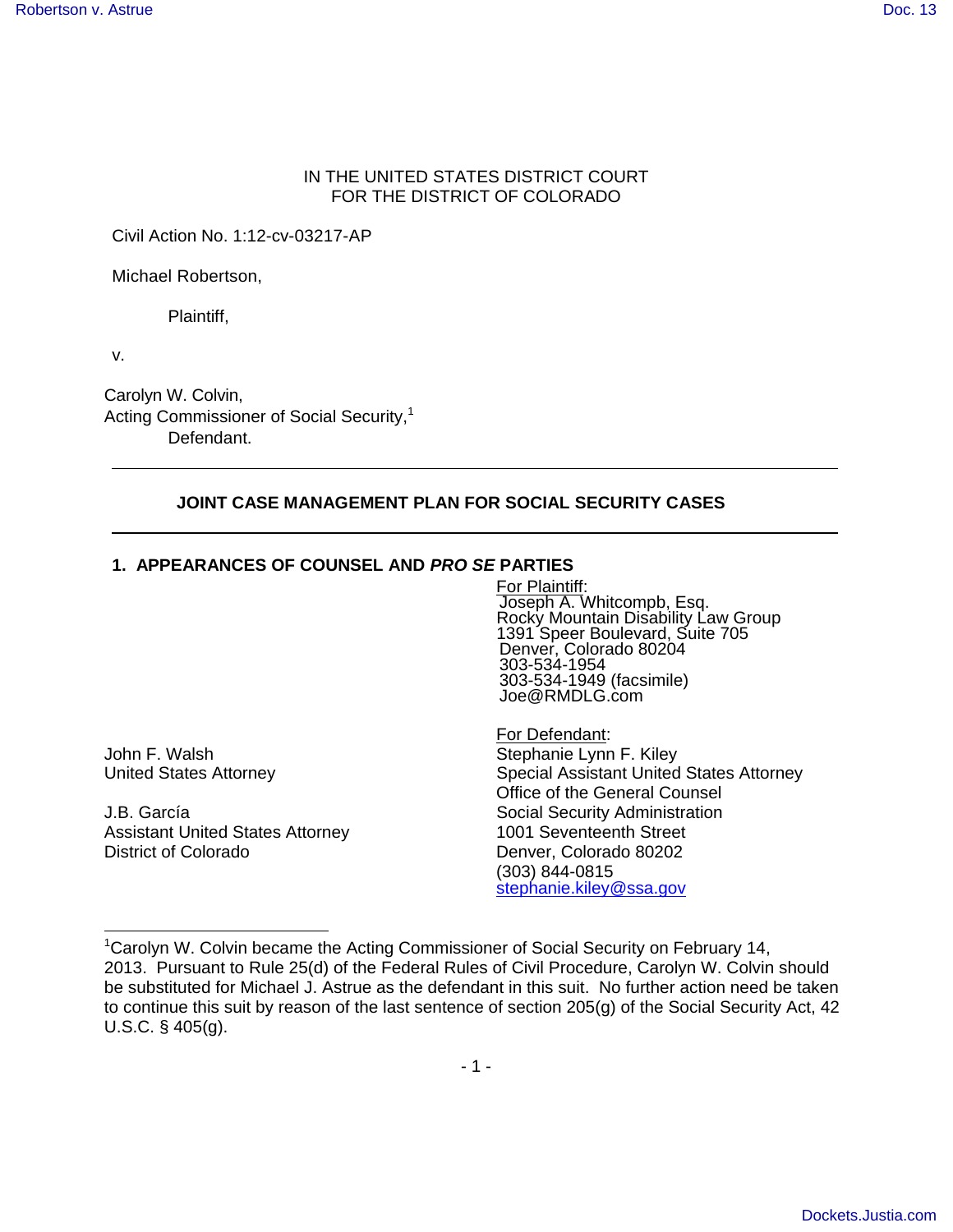# **2. STATEMENT OF LEGAL BASIS FOR SUBJECT MATTER JURISDICTION**

The Court has jurisdiction based on section 205(g) of the Social Security Act, 42 U.S.C. § 405(g).

# **3. DATES OF FILING OF RELEVANT PLEADINGS**

- **A. Date Complaint Was Filed: December 10, 2012**
- **B. Date Complaint Was Served on U.S. Attorney's Office: March 1, 2013**
- **C. Date Answer and Administrative Record Were Filed: April 25, 2013**

# **4. STATEMENT REGARDING THE ADEQUACY OF THE RECORD**

The parties, to the best of their knowledge, state that the administrative record is complete and accurate.

## **5. STATEMENT REGARDING ADDITIONAL EVIDENCE**

Neither party intends to submit additional evidence.

## **6. STATEMENT REGARDING WHETHER THIS CASE RAISES UNUSUAL CLAIMS OR DEFENSES**

The parties, to the best of their knowledge, do not believe this case raises any unusual claims or defenses.

## **7. OTHER MATTERS**

The parties have no other matters to bring to the attention of the Court. This case is not on appeal from a decision issued on remand from this Court.

## **8. BRIEFING SCHEDULE**

Counsel for both parties conferred and request the following briefing schedule, which is outside of the standard time frame, due to Defendant's case load:

- **A. Plaintiff's Opening Brief Due: July 5, 2013**
- **B. Defendant's Response Brief Due: August 4, 2013**
- **C. Plaintiff's Reply Brief (If Any) Due: August 19, 2013**